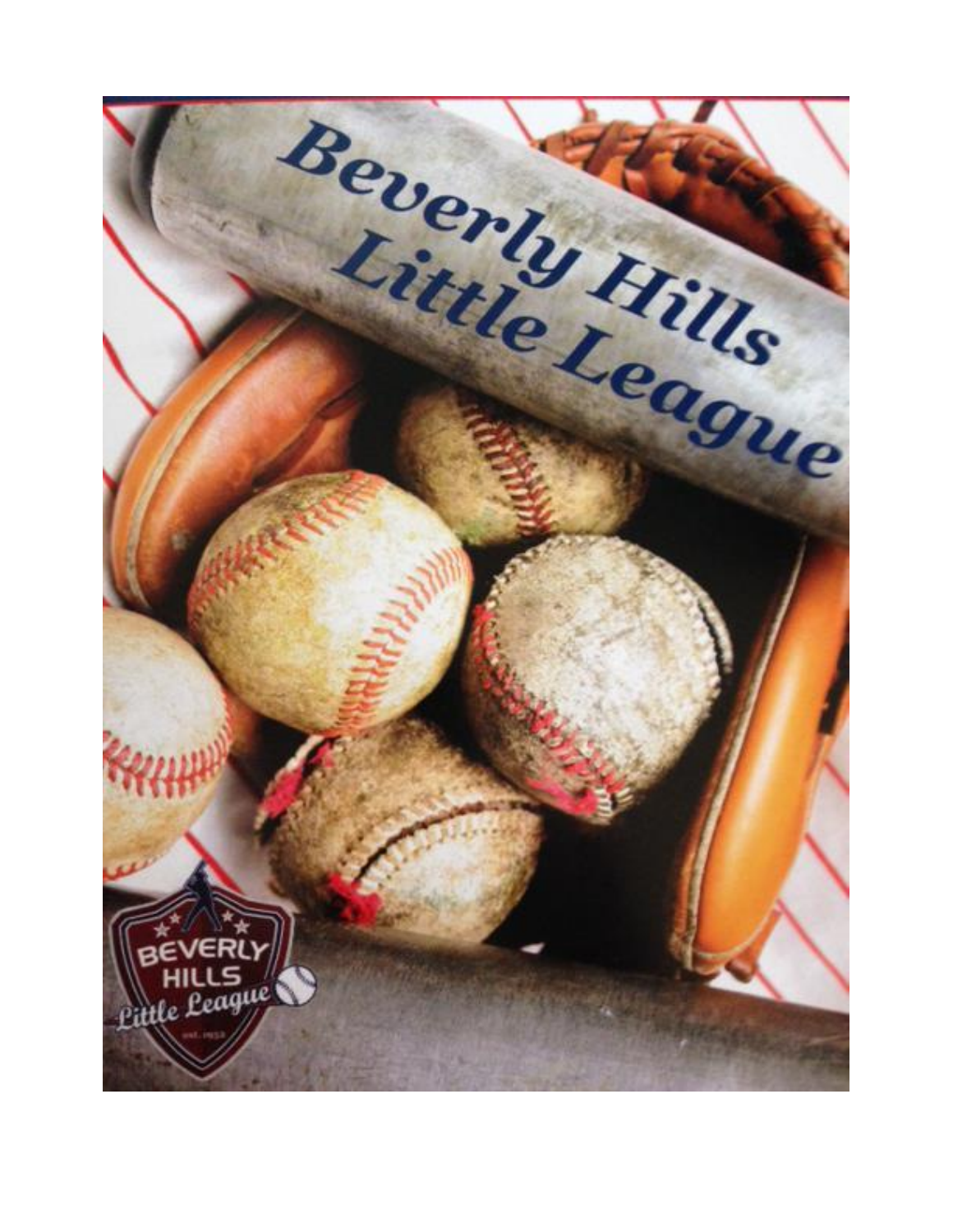



**BEVERLY HILLS LITTLE LEAGUE**

**[www.bhll.net](http://www.bhll.net/)**

# 2022 Field Banner Sponsorship Program

## **Please support the Beverly Hills Little League by sponsoring an outfield banner! Great opportunity to be viewed by nearly 750 Little League Families and 1000's of Park Patrons**

**FIELD BANNER SPONSORSHIP IS A GREAT BARGAIN!**



 **The banner includes your company logo and/or company information.**

**(3.6ft X 6ft) Banner La Cienega Park**

**(4ft X 9ft) Banner Roxbury Park**

**Contact: peter@realestatepeter.com**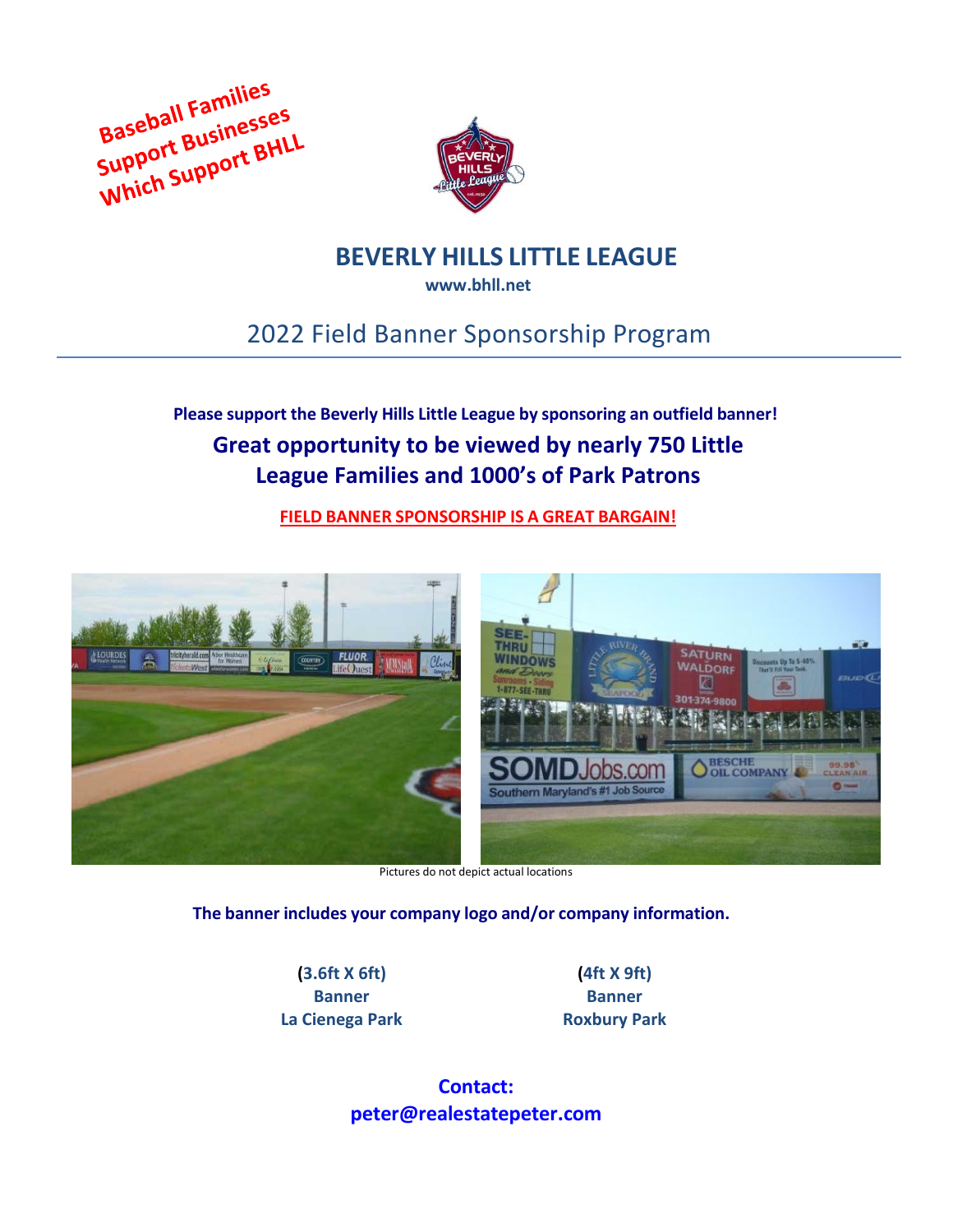### **Help support our kids with equipment, professional coaching and field upgrades!!**



Pictures do not depict actual locations

# **RECEIVE THE FOLLOWING ADDED VALUE:**

- **Banners are hung in the outfields 7-days a week, for approximately 7-months, February through August. Our own division games & practices, BHLL play-offs and being possible hosts of District 25's Tournament of Champions and Majors All-Star Tournament, families from all over town will view your banner.**
- **A great way to promote your business in the Beverly Hills community while showing support for Beverly Hills youth sports! Or, post a note for your favorite player, your child.**
- **Players and their families from Beverly Hills and surrounding neighborhoods will see your banner at every game played where your banner is displayed.**
- **The banners will be seen by people walking, joggers, families at the playground and anyone that goes to the park.**

#### **ORDERINGINFORMATION**

**To order a banner, we need:**

- o **High resolution logo – (see artwork guidelines and requirements)**
- o **Complete the attached form**
- o **Email logo and form to: [peter@realestatepeter.com](mailto:peter@realestatepeter.com)**
- o **You get final approval prior to print**